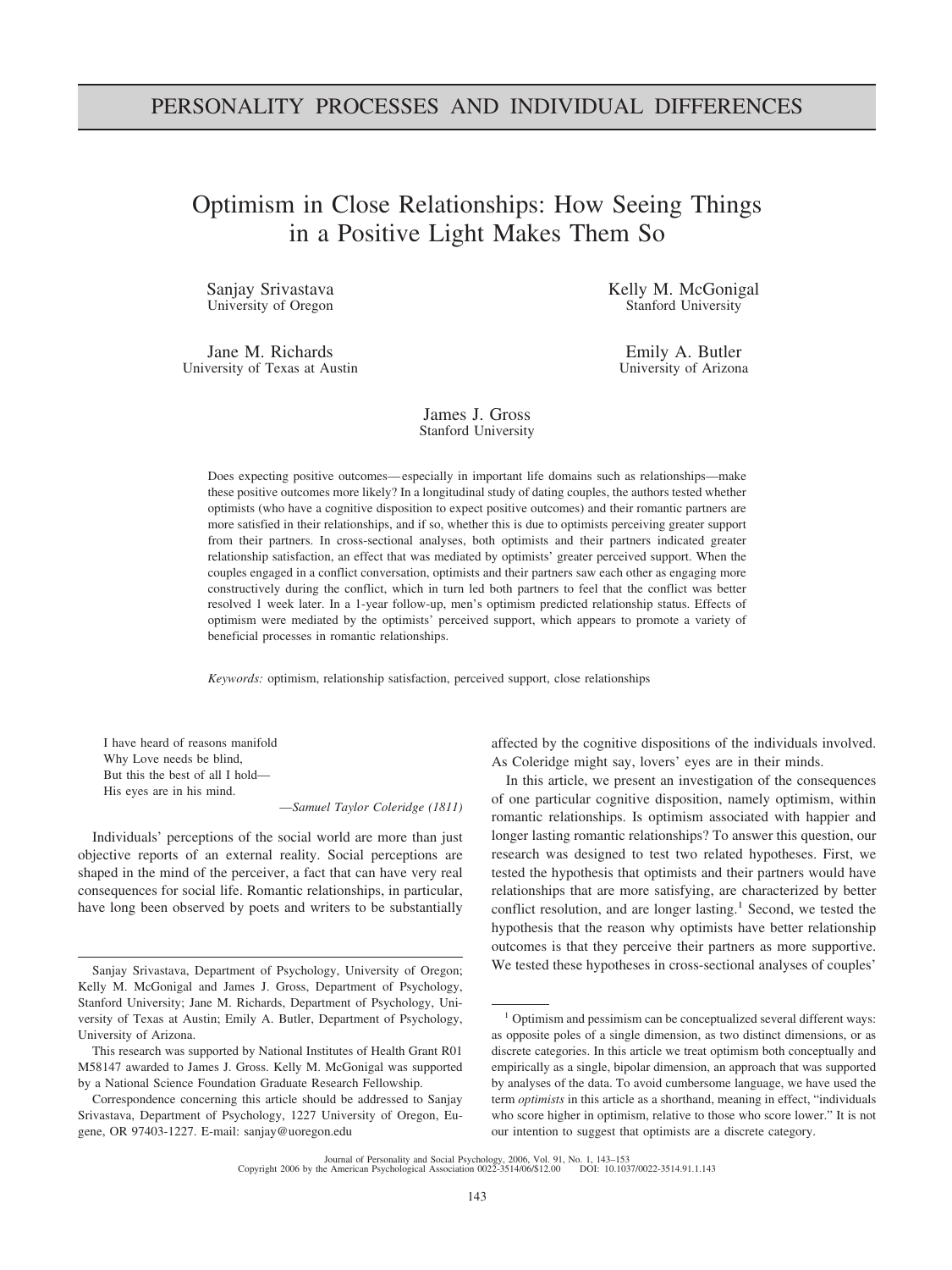reports about their relationships, in analyses of how couples responded to a conflict conversation, and in a 1-year follow-up of relationship dissolution.

#### Optimism, Perceived Support, and Social Functioning

*Optimism* is defined as the cognitive disposition to expect favorable outcomes (Scheier & Carver, 1985). A substantial body of research has linked optimism to effective coping and to positive mental and physical health outcomes (e.g., Scheier, Carver, & Bridges, 2001; Taylor, Kemeny, Reed, Bower, & Gruenewald, 2000). A smaller number of studies have also shown that optimism leads to better social functioning. For example, optimism is associated with lower social alienation (Scheier & Carver, 1985) and with longer lasting friendships (Geers, Reilley, & Dember, 1998). In romantic relationships, two prior studies have suggested that optimism about a particular relationship predicts greater satisfaction in that relationship and reduced likelihood of relationship dissolution (Helgeson, 1994; Murray & Holmes, 1997), although the mechanisms explaining such a relation were not directly tested.

Why might optimists have more positive experiences in relationships? As a cognitive disposition, optimism should influence how individuals attend to and interpret others' behaviors and intentions. We propose that within a close relationship, this cognitive disposition may manifest itself as *perceived support,* the belief that one's partner is able and willing to provide support if necessary (Murray & Holmes, 1997). Perceived support could in turn have a number of benefits: It has been shown to lead individuals to feel that their relationship facilitates their personal and collective goals (Brunstein, Dangelmayer, & Schultheiss, 1996; Kaplan & Maddux, 2002), and it may buffer against stress and negative affect in relationships (Dehle, Larsen, & Landers, 2001). This latter effect may be particularly important in close relationships.

Research on perceived support indicates that, like optimism, it is moderately stable over time (Sarason, Sarason, & Shearin, 1986), and it appears to be something more than simply a direct reflection of others' actual supportive behaviors (Barrera, 1986; Belsher & Costello, 1991; Newcomb, 1990). Yet despite the agreement among many researchers that perceived support is influenced by personality variables, Lakey, McCabe, Fisicaro, and Drew (1996) wrote that "surprisingly, there has been very little research on the personality factors that predict the development of perceived support" (p. 1278).

Among personality factors that might promote perceived support, optimism seems to be a likely candidate. Perceived support is associated with positive biases in evaluating and remembering supportive behaviors in specific interactions and relationships (Lakey et al., 1996; Lakey & Cassady, 1990; Pierce, Sarason, & Sarason, 1992). Furthermore, the proposed mechanisms of perceived support—positive affect, coping self-efficacy, and adaptive coping—are all robustly associated with optimism (Chang, 2001; Cozarelli, 1993; Scheier et al., 2001). Optimists are better liked by others, which may reinforce their expectations about how others will treat them (Carver, Kus, & Scheier, 1994). In relationships, we expect that optimists would be more likely to perceive others' behaviors as supportive and to respond accordingly.

A few studies have offered some evidence directly linking optimism to perceived support. Associations between optimism and perceived support have been found among air crash rescue workers (Dougall, Hyman, Hayward, McFeeley, & Baum, 2001), bereaved men (Park & Folkman, 1997), and college students (Sarason, Levine, Basham, & Sarason, 1983). In a longitudinal investigation, Brissette, Scheier, and Carver (2002) investigated the relationship between optimism and perceived social support. In a sample of incoming college students, optimism was associated with concurrent reports of perceived support and number of close friendships at the beginning of college and with increases in perceived support over the course of the semester. The increases in perceived support mediated the effect of optimism on depression, though not the effect of optimism on stress. Brissette and colleagues' findings are important and suggestive, but they were not able to examine relational outcomes such as relationship satisfaction or conflict resolution; their study also did not examine the effects of an individual's optimism on relationship partners.

#### The Present Study

The available evidence suggests that optimism is associated with positive outcomes in relationships in general, possibly as a result of processes that promote and maintain perceived support. Our particular interest was in examining these processes in the context of close relationships. Optimism and perceived support are often studied in terms of their consequences for social life in general; an examination of close relationships offers several distinct opportunities to complement this research. For researchers who study close relationships, studying optimism and perceived support can potentially provide insights into the cognitive processes that maintain security and closeness between partners. For researchers who study optimism, close relationships are an important life domain for which optimism may have meaningful consequences.

Studies of perceived support also suggest that there may be important processes taking place in the context of dyadic relationships that could be missed in broad-bandwidth studies of social life. Although individuals do differ in their general tendency to perceive all others as supportive, perceived support also draws substantially on relationship-specific perceptions (Lakey et al., 1996). That is, individuals form distinct judgments about the supportiveness of other individuals, above and beyond their broad judgments about others in general. Although much research on social support has focused broadly on social networks, this finding suggests that it is also important to examine the consequences of perceived support in the context of specific relationships.

In developing our questions and hypotheses, we organized our investigation around two guiding questions. First, what consequences, if any, does optimism have for satisfaction in close relationships, both for the optimist and for the optimist's partner? Second, does perceived support explain the relation between optimism and relationship satisfaction?

Because of the complexity of the research design, we present the findings in three parts (see Table 1). Part 1 examines the crosssectional relations among both partners' optimism, perceived support, and relationship satisfaction at Time 1. Part 2 reports a closer examination of how the couples reacted to conflict (Time 2) and how well they felt the conflict was resolved 1 week later (Time 3). Part 3 examines an objective outcome, relationship maintenance versus dissolution, 1 year later (Time 4).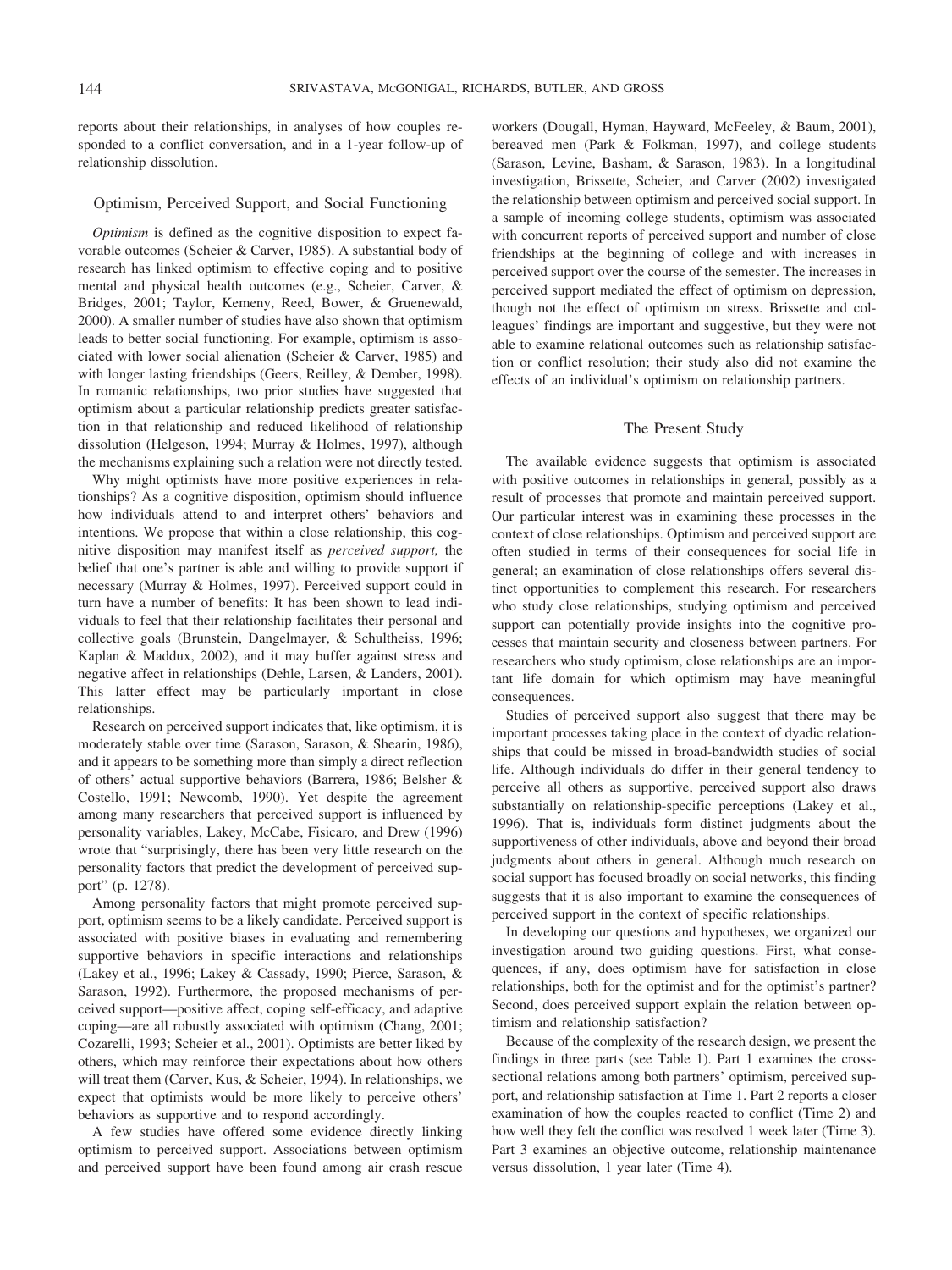| Timepoint (time since Time 1) | Procedure                                 | Major measure                                             |  |  |  |  |
|-------------------------------|-------------------------------------------|-----------------------------------------------------------|--|--|--|--|
|                               | Part 1                                    |                                                           |  |  |  |  |
| Time 1                        | Questionnaire packet                      | Optimism, perceived support,<br>relationship satisfaction |  |  |  |  |
| Part 2                        |                                           |                                                           |  |  |  |  |
| Time 2 (1 week)               | Laboratory-based conflict<br>conversation | Positive conflict engagement                              |  |  |  |  |
| Time 3 (2 weeks)              | Post-conflict follow-up                   | Conflict resolution                                       |  |  |  |  |
| Part 3                        |                                           |                                                           |  |  |  |  |
| Time 4 (1 year)               | One-year follow-up                        | Relationship status                                       |  |  |  |  |

| Table 1                                      |  |
|----------------------------------------------|--|
| Overview of Design, Procedures, and Measures |  |

 $\pm$  11  $\pm$ 

## Part 1: Optimism and Perceived Support in a Dating Relationship

In Part 1, we examined partners' reports regarding their dating relationship in general. We hypothesized that optimism would be associated with greater relationship satisfaction. Furthermore, we expected not only that optimists themselves would report greater relationship satisfaction than would pessimists but also that the partners of optimists would report greater relationship satisfaction than the partners of pessimists. Such an effect would indicate that the positive relational consequences of optimism are not just "in the head" of the optimists. We further hypothesized that the effects of optimism would be mediated by optimists' tendency to perceive their partners as supportive in the relationship.

To rule out possible confounds, we conducted several additional analyses. One possible confounding variable was partner investment: Perhaps optimists attract more supportive partners, in which case an effect of optimism on perceived support could simply reflect an accurate appraisal rather than a perceptual disposition. Thus, we also obtained reports from each partner of offered support in the relationship to use as control variables. If optimists have a global tendency to see their partners as supportive, that relation should be independent of the actual amount of support offered by their partners.

Finally, some studies have suggested that optimism may be correlated with the personality traits of Neuroticism, Extraversion, or self-esteem (see Scheier et al., 2001). Thus, we conducted additional control analyses to ensure that the effects of optimism were independent of these other dimensions of individual differences, as well as the individuals' ages, the length of the relationship, and whether the partners were living together.

#### *Method*

#### *Procedure and Participants*

At least one member of each couple was an undergraduate recruited from one of three northern California universities. Couples were exclusive and had been dating for at least 6 months at the start of the study, with a median relationship length of 16 months; 12% of couples were cohabiting. Participant ages ranged from 18 to 25 years, with a mean age of 20.4 years. The ethnic and racial composition of this sample was 2.1% African American, 23.8% Asian, 56.3% Caucasian, 14.6% Latino/Hispanic, 0.8% Native American, and 2.5% other. Participants were paid \$15/hr for their participation.

#### *Measures*

*Optimism.* The Life Orientation Test (LOT; Scheier & Carver, 1985) is an eight-item self-report measure of general outcome expectancies. Sample items include "In uncertain times, I usually expect the best" and the reverse-coded item "If something can go wrong for me, it will." Responses range from 1 (*strongly disagree*) to 5 (*strongly agree*). We rescaled scores of all individual difference measures to percent of maximum possible (POMP) metric, which sets the theoretical range of a scale from 0 to 100. POMP scoring is a linear transformation of raw scores and thus does not affect standardized analyses, but it can aid in interpretation of raw scores by putting them on an intuitive metric (Cohen, Cohen, Aiken, & West, 1999). Actual scores on the LOT, in POMP metric, ranged from 22 to 100; means and standard deviations for the LOT and other major variables are reported in Table 2. Alpha reliability coefficients were .80 for men and .86 for women, and factor analysis indicated a unidimensional structure. All of our data analyses controlled for possible confounding due to partner similarity on optimism. However, it is worth noting that the correlation between partners' optimism was  $r = .12$ ,  $p = .22$ . In other words, there was not a strong or reliable tendency for optimists to be partnered with other optimists.

*Perceived support.* To assess perceived support in the dating relationship, we used the Maintenance Questionnaire (MQ; Stafford & Canary, 1991). Participants rated 24 statements concerning their partner's behaviors on a scale from 1 (*strongly disagree*) to 7 (*strongly agree*). The MQ has five subscales that cover a broad range of supportive behaviors: (a) positivity (e.g., "Does not criticize me"), (b) openness (e.g., "Encourages me to

We examined data from a study of dating couples assessed at multiple time points over a 1-year period (see Table 1). For the analyses presented in this article as Parts 1 and 2, we included couples from the original sample who completed all measures at Times 1, 2, and 3 (but not necessarily Time 4); this left us with 108 couples  $(N = 216)$  for the present report.2 In Part 1 we analyze data from Time 1, when participants completed measures of personality, social support, and the dating relationship.

<sup>2</sup> We compared the 108 couples included in this report with the 12 couples who did not return at Times 2 or 3. Analyses indicated no differences on optimism for the men or women of these couples ( $rs < .07$ ,  $p<sub>5</sub>$   $>$  .52); however, the men in the 108 included couples were somewhat higher in perceived support ( $r = .26$ ,  $p = .004$ ) and higher in relationship satisfaction ( $r = .19$ ,  $p = .04$ ). The women in these couples did not differ significantly on those dimensions ( $rs < .13$ ,  $ps > .16$ ).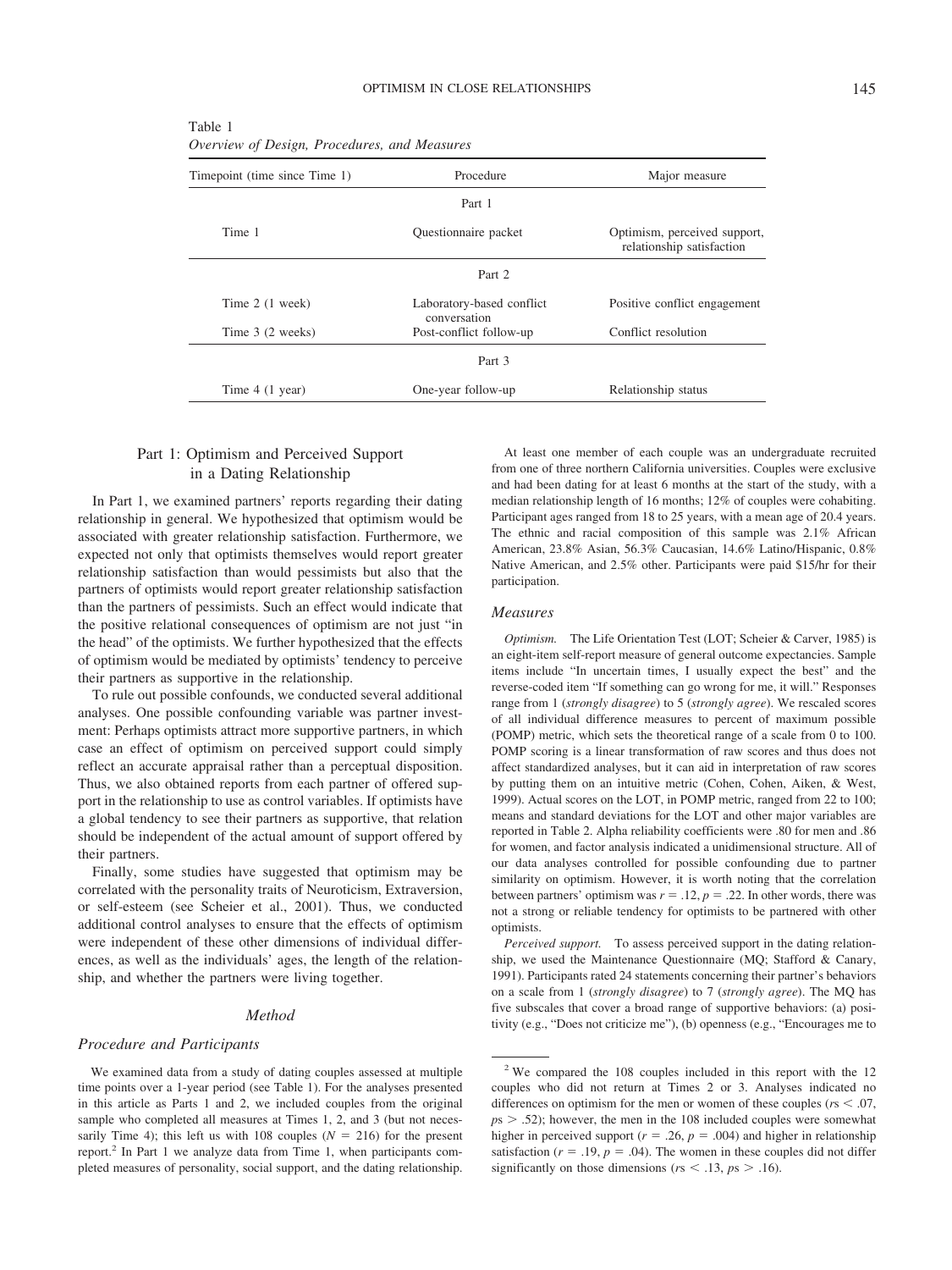| ٠<br>. .<br>× |  |  |  |
|---------------|--|--|--|
|               |  |  |  |

Table 2

| Variable        | 1. MLOT | 2. MMQ | 3. MCSS | 4. MCONV | 5. MRES | 6. FLOT | 7. FMQ | 8. FCSS | 9. FCONV | <b>10. FRES</b> |
|-----------------|---------|--------|---------|----------|---------|---------|--------|---------|----------|-----------------|
| 1. MLOT         |         |        |         |          |         |         |        |         |          |                 |
| 2. MMQ          | .36     |        |         |          |         |         |        |         |          |                 |
| 3. MCSS         | .32     | .68    |         |          |         |         |        |         |          |                 |
| 4. MCONV        | .19     | .44    | .49     |          |         |         |        |         |          |                 |
| 5. MRES         | .21     | .42    | .40     | .46      |         |         |        |         |          |                 |
| 6. FLOT         | .12     | .21    | .26     | .23      | .26     |         |        |         |          |                 |
| 7. FMO          | .09     | .41    | .50     | .51      | .33     | .26     |        |         |          |                 |
| 8. FCSS         | .15     | .29    | .36     | .30      | .29     | .27     | .62    |         |          |                 |
| 9. FCONV        | .16     | .46    | .41     | .71      | .49     | .30     | .49    | .31     |          |                 |
| <b>10. FRES</b> | .23     | .25    | .26     | .40      | .48     | .32     | .23    | .32     | .43      |                 |
| M               | 66.2    | 81.4   | 80.4    | 0.0      | 5.0     | 66.8    | 79.1   | 82.1    | 0.0      | 5.5             |
| SD              | 15.9    | 12.1   | 16.11   | 0.7      | 2.5     | 17.8    | 12.8   | 16.4    | 0.7      | 2.5             |
|                 |         |        |         |          |         |         |        |         |          |                 |

*Correlations, Means, and Standard Deviations for Main Measures from Parts 1 and 2*

*Note.*  $N = 108$  couples. Effect sizes greater than .20 are significant at  $p < .05$ . The first letter in the variable name indicates gender (M = male, F = female). LOT = Life Orientation Test; MQ = Maintenance Questionnaire; CSS = Couple Satisfaction Survey; CONV = positive engagement in conflict conversation (average of *z*-scored self-reports and partner-reports); RES = resolution of conflict.

disclose my thoughts and feelings to him/her"), (c) assurances (e.g., "Stresses his or her commitment to me"), (d) social network (e.g., "Focuses on common friends and affiliations"), and (e) sharing tasks (e.g., "Helps equally with tasks that need to be done"). The five subscales were all positively correlated (mean  $r = .38$ , ranging from .20 to .58), so we averaged the five scales and converted to POMP metric to create a global measure of perceived support from the dating partner. Scores ranged from 35 to 100. Alphas (computed at the item level) were .91 for men and .92 for women.

*Relationship satisfaction.* To measure relationship satisfaction, we used the Couple Satisfaction Scale (CSS; Cowan & Cowan, 1990). The CSS includes eight items that are rated on scale from 1 (*very dissatisfied*) to 5 (*very satisfied*). A sample item is, "In general, how do you feel about the closeness and distance in your relationship with your partner now?" Whereas the MQ, our measure of perceived support, asks members of couples to report what their partners do, the CSS asks individuals how they feel about the relationship. CSS scores, computed in POMP metric, ranged from 9 to 100. Alphas for the CSS were .89 for men and .89 for women.

*Control measure: Offered support.* We used a subset of 10 items from the Investment Scale (IS; Lund, 1985), which asks the participant to rate "how much you feel you have invested in your relationship in each of the following ways" on a scale from 1 (*not invested*) to 7 (*very invested*). Items were selected to match the subscales of the MQ, for example, "Trying to encourage and support your partner" (positivity), "Telling your partner your true feelings about the relationship" (openness), "Integrating your partner into your family" (social network), "Making formal agreements about your relationship, such as deciding to go steady, get engaged, or get married" (assurances), and "Doing favors for or helping your partner, such as lending money or doing errands" (tasks). The items were summed and converted to POMP metric to create a global self-report measure of offered support. Scores ranged from 39 to 100; means were  $76.8$  ( $SD = 13.2$ ) for men and  $76.7$  ( $SD = 11.1$ ) for women. Alphas were .80 for men and .72 for women.

*Control measures: Extraversion, Neuroticism, self-esteem, and demographics.* Extraversion and Neuroticism were measured with eight-item scales from the Big Five Inventory (John & Srivastava, 1999). Alphas for Extraversion were .89 for men and .88 for women; alphas for Neuroticism were .77 for men and .82 for women. Self-esteem was measured with the 10-item Rosenberg Self-Esteem Scale (Rosenberg, 1965); alphas were .88 for men and .90 for women. We also measured each partner's age, how long the couple had been together, and whether they were cohabiting.

*Discriminant validity among optimism and relational measures.* Conceptually, the measures of optimism, perceived support, offered support, and relationship satisfaction are all supposed to measure different things.

However, it was important to establish discriminant validity; a possible counterhypothesis was that the measures simply reflected a general relational positivity factor. To test this counterhypothesis, we ran a confirmatory factor analysis in which all four of the men's measures loaded on a latent "men's positivity" factor, all of the women's measures loaded on a latent "women's positivity" factor, and the men's and women's factors were allowed to correlate.<sup>3</sup> The analysis showed that the counterhypothesis did not fit the data,  $\chi^2(19, N = 108) = 52.9, p < .001$ ; normed fit index (NFI) = .80; root-mean-square error of approximation (RMSEA) = .13. Analyses of reduced sets of variables, created by eliminating optimism or offered support, did not show substantially better fit.

#### *Results and Discussion*

For our analyses we were interested in estimating both withinperson and between-persons effects—for example, how an individual's optimism relates to his or her own relationship satisfaction (a within-person effect) and to his or her partner's relationship satisfaction (a between-persons effect). Both of these kinds of questions are addressed by the actor–partner interdependence model (APIM; Kashy & Kenny, 1997), a data analysis procedure for dyads. The APIM was also designed to deal with the violations of statistical independence associated with dyadic data. Thus, we adopted the APIM as our basic data-analytic strategy.

The APIM estimates two kinds of effects: *actor effects* and *partner effects*. Actor effects are within-person effects: They represent the influence of an individual's level of a predictor variable on that individual's level of an outcome variable. Partner effects are between-person effects: They represent the influence of an individual's level of a predictor on that individual's partner's level of the outcome variable. APIM estimates also control for confounding due to partner similarity.

The APIM is rooted in regression (Kashy & Kenny, 1997). As with regression, it is possible to extend the APIM to include moderators, control variables, and mediators. We had a substantive interest in taking advantage of all of these possibilities. One important question was whether gender moderated the actor and partner effects. In the APIM, actor and partner effects are aggre-

<sup>&</sup>lt;sup>3</sup> We thank an anonymous reviewer for suggesting this analysis.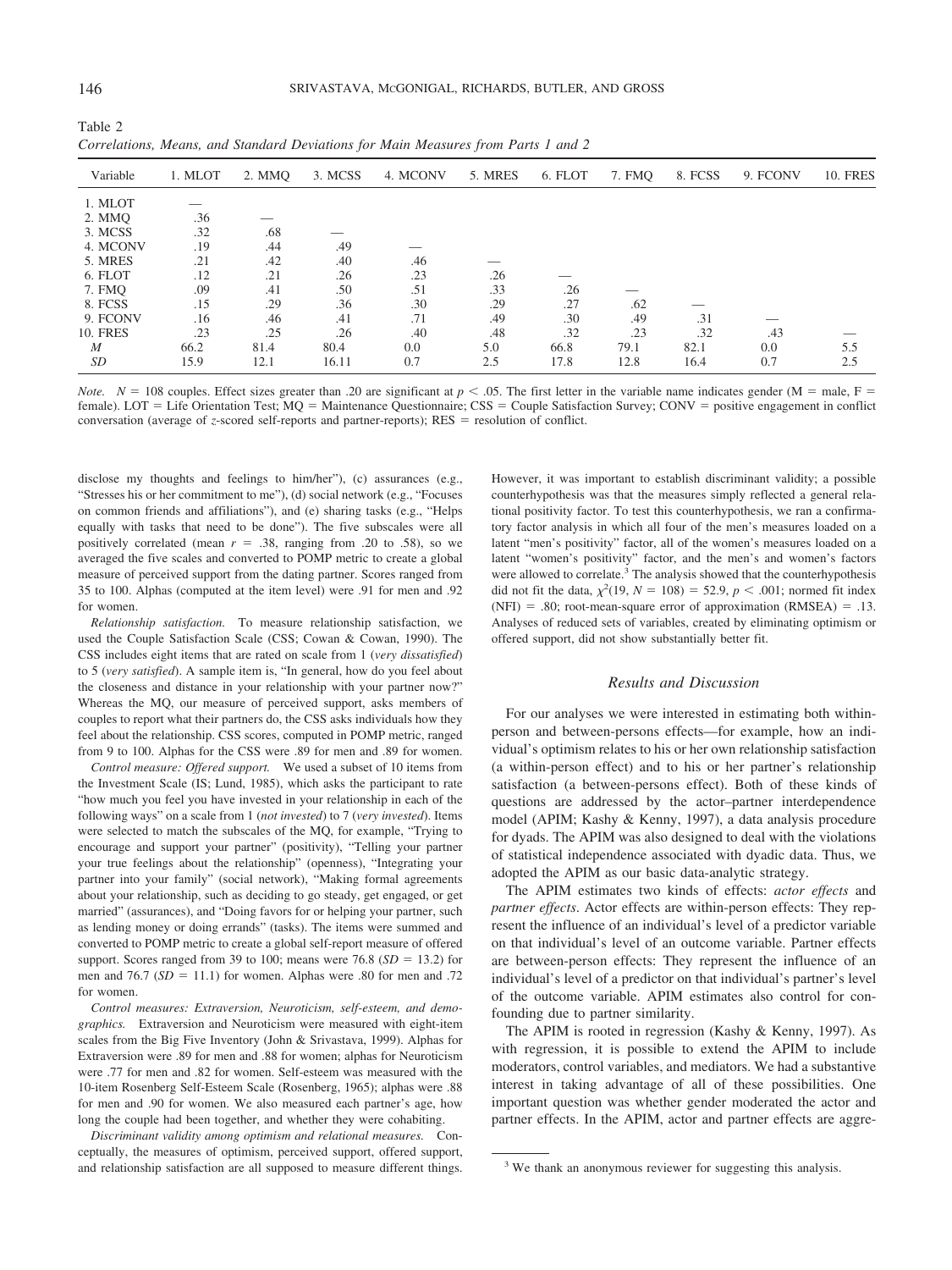gated across both members of the couple. When members of couples are distinguishable on some variable—such as gender, in the case of our heterosexual dating couples—it is possible to ask whether actor and partner effects are moderated by gender. All of the analyses we report were tested for moderator effects of gender. Unless reported otherwise, such effects were not significant, and thus results apply to both men and women.<sup>4</sup>

The basic APIM can also be elaborated to test models with multiple predictors (for control analyses) or with mediated paths. Shrout and Bolger (2003) reported that more sensitive tests of mediation can be conducted by using bootstrap analyses, as compared with other methods. Thus, we ran our analyses in Amos 4.01 (Arbuckle, 1999), which can conduct bootstrap analyses.

## *Do Optimists and Their Partners Report Greater Relationship Satisfaction?*

We expected that optimists and their partners would experience their relationships as more satisfying. To test this hypothesis, we performed an APIM analysis using optimism to predict relationship satisfaction. The results indicated that optimists reported greater relationship satisfaction. The standardized actor effect was .27,  $p < .001$ , with a 95% confidence interval (CI) ranging from .15 to .38. (The *p* values and CIs reported for all APIM analyses are bias-corrected values from bootstrap analyses.) Furthermore, optimists' partners also reported greater relationship satisfaction, indicating that the positive relational consequences of optimism were not just "in the head" of the optimists: standardized partner effect = .18,  $p = .006, 95\%$  CI = (.06, .30).

## *Does Perceived Support Mediate Relations Between Optimism and Relationship Satisfaction?*

Having established that optimism was related to relationship satisfaction, we then tested whether this relation was mediated by perceived support. Following Shrout and Bolger's (2003) procedure (the logic of which is modeled on Baron & Kenny, 1986), this required four further steps. Each step must produce a significant result to proceed to the next. First, we tested whether optimism predicts perceived support. Second, we tested whether perceived support predicts relationship satisfaction when controlling for optimism. Third, we tested the mediated paths from optimism via perceived support to relationship satisfaction; a significant bootstrap test would support mediation. This bootstrap test is a more powerful replacement for the Sobel test used in conventional mediation analysis. Fourth, we tested the direct paths from optimism to relationship satisfaction when controlling for perceived support; this last step would indicate whether mediation was partial or complete.

*Did optimism predict perceived support?* The results indicated that optimists perceived greater support from their partners: actor effect = .29,  $p < .001$ , 95% CI = (.17, .41). Optimists' partners had marginally higher levels of perceived support: partner effect = .12,  $p = .07,95\%$  CI = (-.01, .24).

*Did perceived support predict relationship satisfaction?* The effect of perceived support on an actor's own relationship satisfaction was substantial: actor effect = .58,  $p = .001, 95\%$  CI = (.44, .70). Individuals who perceived greater support also had more satisfied partners: partner effect  $= .16$ ,  $p = .003$ , 95% CI  $=$ (.07, .27).

*Were the mediated paths significant?* The bootstrap tests indicated that the actor effect of optimism on relationship satisfaction, reported earlier, was significantly mediated by perceived support: mediated actor effect = .18,  $p = .001, 95\%$  CI =  $(.09, ...)$ .27). Likewise, the effect of optimism on a partner's relationship satisfaction was also significantly mediated by the optimist's perceived support: mediated partner effect  $= .10, p = .003, 95\%$  CI  $=$ (.03, .18).

*Did the direct effects indicate full or partial mediation?* If the direct effect of optimism on an actor's own relationship satisfaction was still significant, that would indicate partial (rather than full) mediation of the actor effect. This effect was not significant: direct actor effect = .10,  $p = .15$ , 95% CI = (-.03, .24). Nor was the direct partner effect significant: direct partner effect  $= .07, p =$ .17, 95% CI =  $(-.03, .18)$ . Thus, the analyses indicated the effects of an individual's optimism on both the individual's own relationship satisfaction and on a partner's satisfaction could be explained by the optimist's perceived support.

#### *Control Analyses*

To ensure that the effect of optimism on global perceived support was not a result of optimists attracting more supportive partners, we conducted an APIM analysis testing the effect of optimism on perceived support while controlling for offered support. The effects of optimism were virtually unchanged: actor effect = .28,  $p = .001, 95\%$  CI = (.16, .40); partner effect = .10,  $p = .13$ , 95% CI =  $(-.02, .22)$ . Thus, optimists' perceptions of their partners' supportiveness could not be explained away by them attracting genuinely more supportive partners.

We also wanted to ensure that the effects of optimism on relationship satisfaction were specific to optimism rather than being attributable to related traits. To test this, we conducted APIM analyses with covariates, controlling for individual differences in Extraversion, Neuroticism, and self-esteem, as well as both partners' ages, the length of the relationship, and whether the couple was living together; covariates were tested one by one because of concerns about multicollinearity. Pitted against each covariate, optimism always was a significant predictor; furthermore, no covariate had a significant effect on relationship satisfaction after controlling for optimism (all absolute effects  $\lt$  .12; all  $p_s$   $>$  .16). Thus, we felt fairly confident that the effects of optimism on relationship satisfaction were not confounded with broader personality traits, with self-esteem, or with the demographic and background variables we examined.

Part 1 thus shows that the romantic relationships of optimists are characterized by greater relationship satisfaction than the relationships of those who are less optimistic. The mediation analyses suggested that optimists' general tendency to see their partners as supportive mediated these positive relationship outcomes. Not only did optimists report greater relationship satisfaction, but so did their (not necessarily optimistic) partners, suggesting that the

<sup>4</sup> The APIM can be specified as a path model with equality constraints between members of the dyad; in this study, the APIM was specified by setting men's parameter estimates equal to women's. The unconstrained or "saturated" model produces separate parameter estimates for men and for women. Thus, the chi-square test of model fit (which compares the constrained model to a saturated model) is, in the present context, a test of moderation by gender.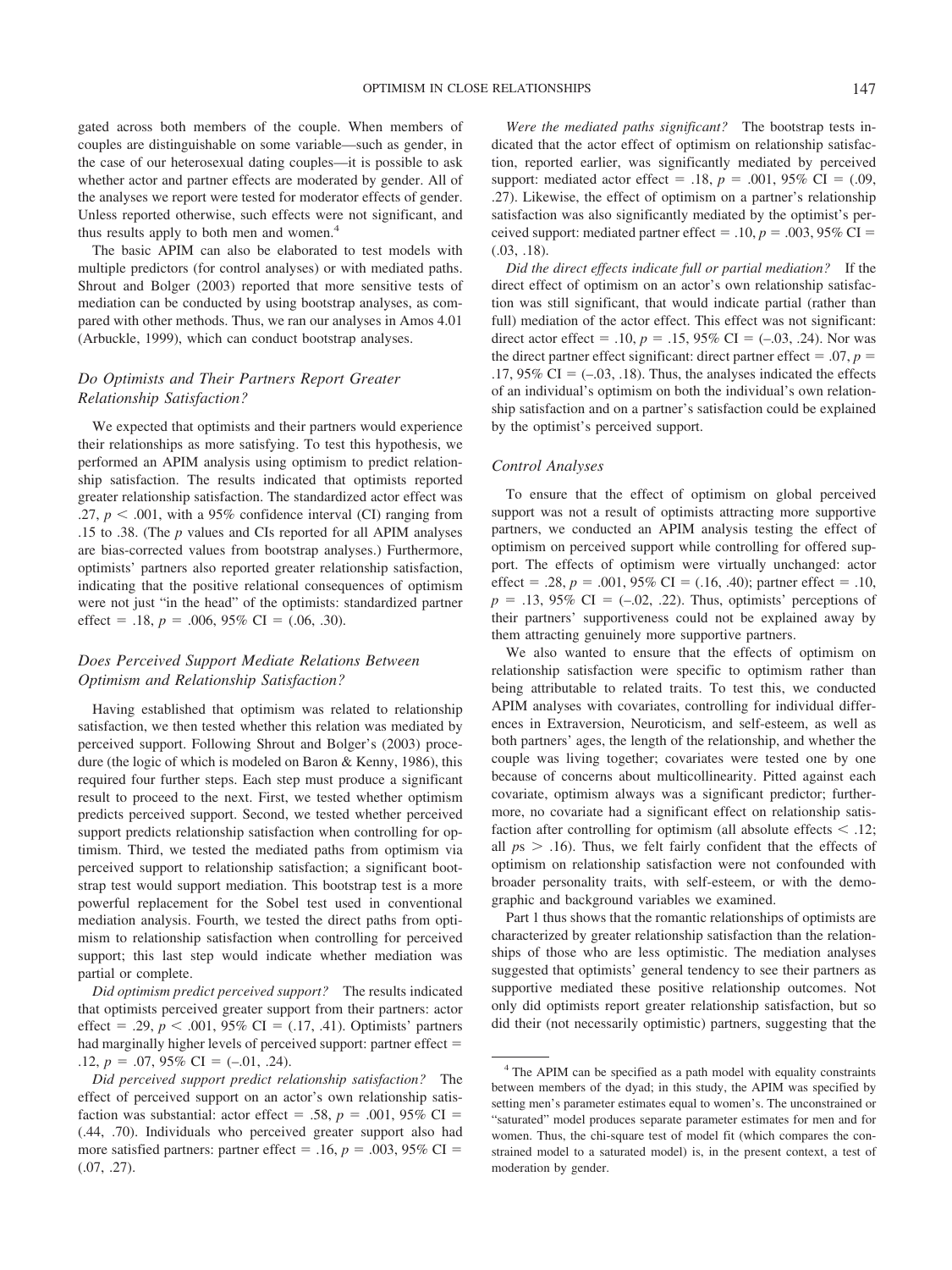positive relationship outcomes are not merely a Pollyanna-like fantasy of the optimists. Because Part 1 was based on crosssectional data, however, the ordering of variables in the mediational model was based on conceptual considerations rather than on the design of the study. In Part 2, we adopted a design in which the temporal structure of the design gave us a stronger basis to evaluate whether the relationship benefits of optimism are explained by perceived support.

Part 1 focused on global perceptions and feelings about the relationship. In Part 2, we wanted to move beyond this global level of analyses and take a closer look at the role of optimism in relationship processes. To do this, we brought the same couples from Part 1 into the laboratory and facilitated a conflict conversation. We assessed whether optimists and their partners perceived each other as supportive during the conflict, and whether that perception of support contributed to both partners' reports of how well the conflict was resolved 1 week later.

## Part 2: The Conflict Conversation

In dating relationships, a common stressor is disagreement between partners, such as disagreement about finances or time spent together. How members of a couple perceive and react to disagreements can be important for the health of the relationship (Bradbury & Fincham, 1990; Carstensen, Gottman, & Levenson, 1995; Gable, Reis, & Downey, 2003). In Part 2, we examined how the couples in our study responded to conflict by bringing them into the laboratory to have a conversation about the most stressful area of current disagreement in their relationship. Immediately after the interaction, we asked each member of the couple to report how positively and constructively they had engaged in the conflict, and how positively and constructively their partner had engaged. One week later, we asked each member of the couple how well they had resolved the conflict as a couple. In measuring positive conflict engagement, we believed that it was critical to take advantage of the participants' position as informants within their relationships to tell us about how effective they were in addressing the conflict together. In essence, we were interested in the shared reality of the relationship—the couple's joint construal of how effectively they mutually dealt with the conflict.

We hypothesized that optimists and their partners would both see the conflict as better resolved 1 week after their conversation. We also hypothesized that this resolution would be explained, at least in part, by a shared perception that both partners engaged positively and constructively during the conversation. These hypotheses were brought together in a double-mediation model. In Part 1, we found that optimists had a global tendency to perceive their partners as supportive. Now, we anticipated that this global tendency toward perceived support would be manifested in the more specific context of the conversation through positive engagement and that this positive engagement would be recognized by both partners. More positive engagement in the conflict would, in turn, lead to a better resolution to the conflict in the eyes of both partners.

In examining whether optimists and their partners reported better conflict resolution, we considered the alternative explanation that optimists' relationships might be characterized by relatively low-intensity conflicts. That is, optimists might appear to be good at resolving conflict, but only because their conflicts are relatively easy to resolve. To address this possibility, we also examined the participants' ratings of how intensely they disagree about various topics in their relationship, including the one discussed; this measure was taken before the conversation took place.

#### *Method*

#### *Procedure*

The conflict conversation procedure was modeled after that used by Carstensen et al.  $(1995)$ <sup>5</sup> On arrival at the laboratory at Time 2, a female experimenter gave participants an overview of the study. Participants were told that the study was about "how couples talk to each other about important conflicts or areas of disagreement in the relationship." Thus, they would need to talk to each other for 10 min and complete questionnaires concerning their reactions to the conversation. Both members of the couple had separately reported on their area of greatest current disagreement in the Time 1 questionnaire set using the Couple Problem Inventory (Gottman, Markman, & Notarius, 1977). In this questionnaire, participants indicated how much they disagree with their partner in a number of preestablished areas (money, jealousy, recreation, etc.) and also had the opportunity to list additional areas of disagreement. After rating disagreement across all areas, participants then filled in a response to the question, "Which is currently the greatest area of disagreement in your relationship?" (additional questions asked for the second and third greatest areas). Prior to the Time 2 session, the experimenter randomly selected either the male's or female's area of greatest disagreement. The experimenter then raised the topic and asked each partner to describe (a) more specifically how the problem area was relevant to their relationship, (b) the last time this problem came up between them, (c) his or her emotions surrounding this specific incident, and (d) why he or she experienced these emotions. If the partners' responses indicated that the topic was not likely to be appropriate for the experiment, the experimenter selected a different area of disagreement. Disagreement in the area chosen for discussion, rated by participants on a scale from 0 (*don't disagree at all*) to 100 (*disagree very much*), averaged 60 for men and 65 for women. The couples discussed the topic for 10 min. At the end of the conversation, participants completed questionnaires about positive conflict resolution behaviors.

One week later (at Time 3), participants returned to the laboratory to complete questionnaires about the conflict topic and the conversation they had in the laboratory. Participants rated the degree to which the conflict had been resolved since the conversation.

#### *Measures*

*Intensity of disagreements.* On the Couple Problem Inventory, each partner rated the intensity of their disagreement in each potential area of disagreement, using a scale from 0 (*don't disagree at all*) to 100 (*disagree very much*). We computed disagreement scores by averaging ratings across the 13 preestablished areas and, if applicable, the 1 or 2 additional areas identified by the participant (for men,  $M = 23$ ,  $SD = 14$ ; for women,  $M =$ 23,  $SD = 13$ ). Alpha reliabilities of the disagreement composite, computed across the 13 preselected topics that every participant rated, were .81 for men and .74 for women.

*Positive engagement in conflict.* After the conversation, participants reported the extent to which they and their partners engaged in positive or

<sup>5</sup> The data presented in this article were originally collected as part of an experimental study of emotions and physiology. For the purposes of the experimental study, physiological measurements were taken in the Time 2 laboratory session, and couples were randomly assigned to have one member suppress or reappraise his or her emotions or to a control condition (Richards, Butler, & Gross, 2003). Our present focus is on individual differences rather than the effects of the experimental manipulation, and none of the effects reported in this article interacted with experimental condition.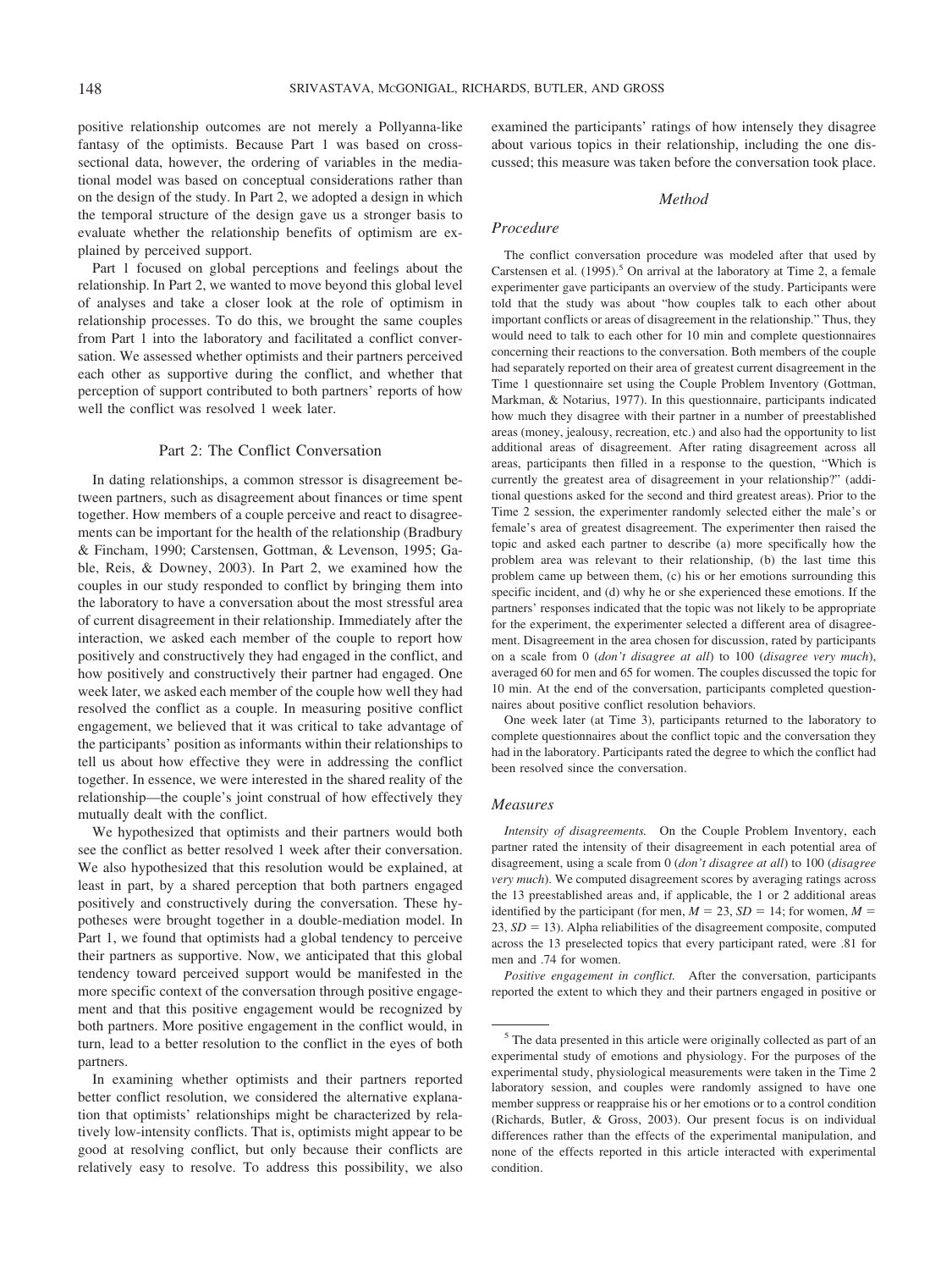supportive behaviors during the conflict conversation. Sample items include, "During the conversation, to what extent were you [was your partner] a good listener?" "During the conversation, to what extent did you [your partner] try to understand your partner's [your] point of view?" and "During the conversation, to what extent did you [your partner] criticize your partner [you]?" (reverse scored). A total of 17 items were rated on a scale from 0 (*none/not at all*) to 10 (*a great deal/extremely*). We averaged the items to create composites. Self-reports ranged from 3.8 to 9.7; partner reports ranged from 3.0 to 9.4. Means (and *SD*s) were as follows: men's reports of women, 6.8 (1.3); women's reports of men, 6.9 (1.3); men's self-reports, 6.9 (1.2); women's self-reports, 6.9 (1.2). Alphas were .87 for men's reports of women, .86 for women's reports of men, .83 for men's reports of their own behavior, and .83 for women's reports of their own behavior.

To simplify the analyses, we created a positive engagement variable for each individual that aggregated across data sources. That is, the positive engagement variable for men was an average of the men's self-reports with women's reports of their male partners, and vice versa to create an aggregate for women; variables were converted to *z* scores before averaging. These aggregates were justified by the substantial (though not perfect) agreement between self-reports and partner reports: agreement between men's self-reports and women's partner reports, indexed as an alpha coefficient, was .64; agreement between women's self-reports and men's partner reports was .53. To make sure that we were measuring the shared reality of the relationship and not merely the positive biases of optimists, we also examined the reports that relied on a single data source (either self or partner) and attempted to replicate all of the analyses with the singlereporter variables. In the model run with partner reports, optimists' own positive engagement would be reported by their partners, and thus the actor effects would be immune from any positive perceptual bias "in the heads" of optimists. In the model run with individuals' construals of their own behavior, the optimists' partners' behavior would be reported by the partners rather than the optimists; thus the partner effects would be untainted by optimists' internal biases. If these analyses replicated the findings with the aggregated variables, that would ensure that the effects reflected the shared reality of the relationship rather than the idiosyncratic views of one person.

*Conflict resolution.* Two items, rated on a scale from 0 (*none/not at all*) to 10 (*a great deal/extremely*), were used to assess both partners' feelings about how well the conflict was resolved 1 week after the conversation: "At this point, to what extent is the conflict you talked about in your previous session resolved?" and "At this point, to what extent have you and your partner moved in the right direction to resolve the conflict you talked about in your previous session?" These two items were averaged to create conflict resolution scores. Actual scores covered the full range of the scale. Alphas were .80 for men and .81 for women.

*Controls.* As in Part 1, we examined Extraversion, Neuroticism, selfesteem, both partners' ages, length of relationship, and cohabitation status as control variables. We also included a measure of relationship satisfaction (the CSS from Part 1) to rule out the possibility that participants were simply saying good things about how they resolved conflict because they were generally satisfied with their relationships.

#### *Results and Discussion*

#### *Did Optimists Have Less Intense Disagreements?*

We examined the effect of optimism on both individuals' ratings of the intensity of disagreement in their relationships. Optimists and their partners described their disagreements as somewhat less intense: actor effect =  $-.15$ ,  $p = .02$ ,  $95\%$  CI =  $(-.29, -.02)$ ; partner effect  $=$  -.16,  $p = .01$ , 95% CI  $=$  (-.30, -.03). Thus, we included intensity of disagreement as a control variable when testing the effects of optimism on conflict resolution.

## *Did Optimists and Their Partners See the Conflict as Better Resolved?*

Were optimists' relationships characterized by better positive conflict resolution, as perceived by both partners? In an APIM analysis entering optimism and intensity of disagreement simultaneously to predict conflict resolution, the actor effect of optimism was .17,  $p = .018$ , 95% CI = (.05, .31), and the partner effect of optimism was .15,  $p = .02, 95\%$  CI =  $(.02, .28)$ . Individuals who rated their disagreements as relatively intense did report poorer conflict resolution, actor effect  $= -.20, p = .01, 95\%$  CI  $= (-.35,$  $-0.04$ ); the partner effect was not significant ( $p = .13$ ). From this analysis it can be concluded that both optimists and their partners agreed that their conflicts had reached a more satisfactory resolution 1 week later and that this effect could not be explained away by baseline differences in the intensity of their disagreements.

## *Do Perceived Support and Positive Engagement Mediate the Benefits of Optimism?*

We hypothesized that optimists' global perceived support would promote positive engagement in the conflict conversation, as recognized by both partners, and that this would explain the effects of optimism on achieving a more satisfactory conflict resolution. Part 1 already demonstrated the effect of optimism on global perceived support; here we present evidence testing the remaining elements of the double-mediation hypothesis.

*Did perceived support promote positive engagement?* We ran APIMs testing the effects of global perceived support on the aggregated positive engagement measure. The analyses showed that individuals with greater perceived support were seen as engaging more positively in the conflict: actor effect  $= .32, p = .004,$ 95% CI =  $(.22, .42)$ . In follow-up analyses in which we analyzed the self-reports and partner reports separately, this effect was significant regardless of whose reports of positive engagement we analyzed: Individuals with higher global perceived support saw themselves as engaging more positively in the conflict, and their partners saw them that way as well.

The analyses also showed that an individual's perceived support predicted the partner's positive engagement: partner effect  $= .35$ ,  $p = .001, 95\% \text{ CI} = (.26, .45).$  Again, the follow-up analyses indicated that this effect was significant with both data sources: Individuals who were high in global perceived support saw their partners as engaging more positively in the conflict, and their partners shared that perception.

In an additional follow-up analysis that included intensity of disagreement as a control variable, perceived support still had significant actor and partner effects on positive engagement. Intensity of disagreement did not have significant actor or partner effects in this analysis ( $p_s > .25$ ).

*Did positive engagement predict better resolution 1 week later?* Individuals who engaged more positively in the conflict conversation reported better conflict resolution 1 week later: actor effect = .27,  $p = .002, 95\%$  CI = (.13, .41). Their partners also saw the conflict as better resolved: partner effect  $= .26$ ,  $p = .002, 95\%$  $CI = (0.11, 0.40)$ . These analyses held up regardless of the data source for the positive engagement variable.

*Was the effect of optimism on conflict resolution mediated by perceived support and positive conflict resolution?* We tested for mediation by evaluating whether the mediated paths from opti-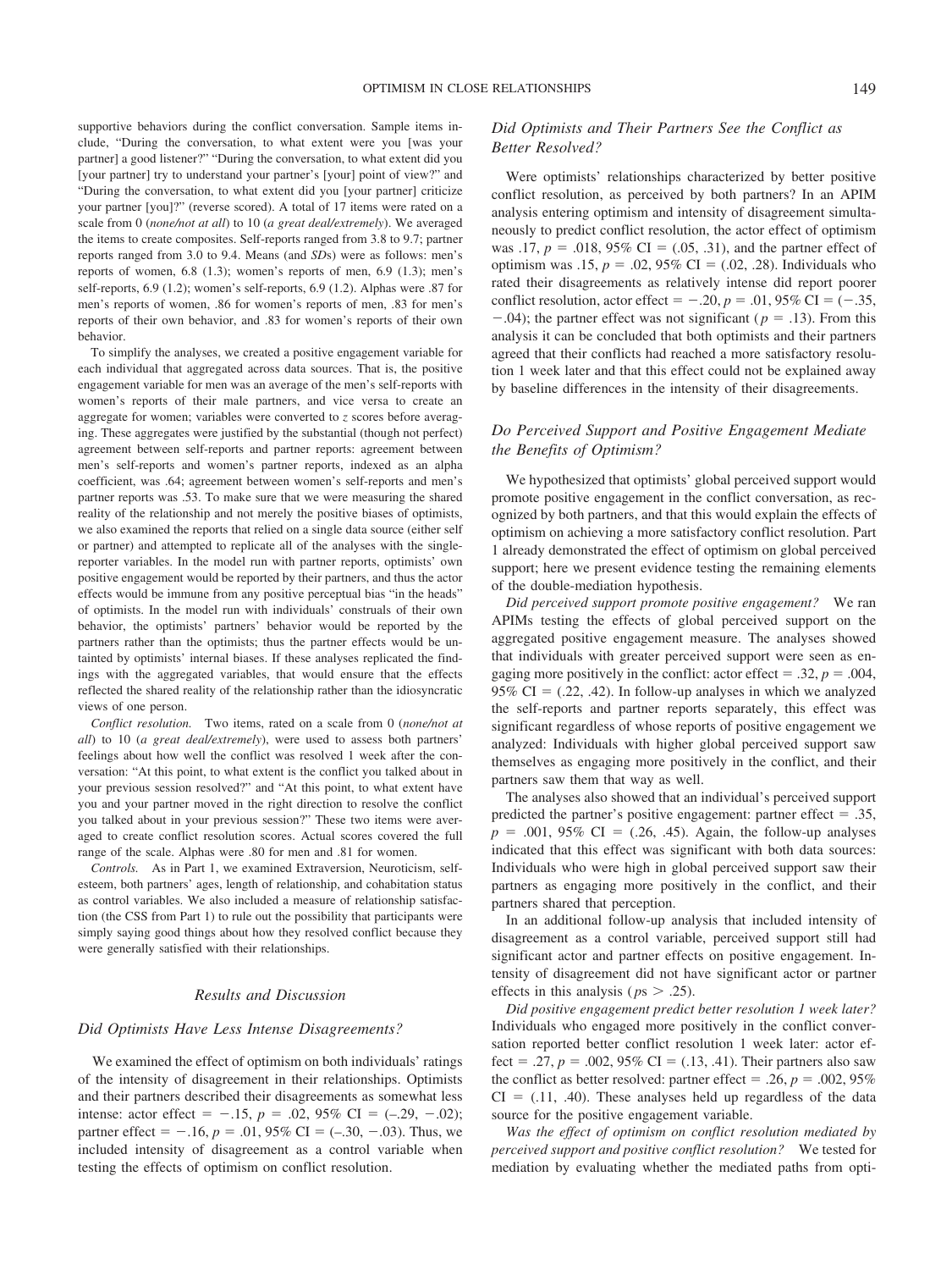mism, through perceived support, through positive engagement, to conflict resolution were significant. The compound mediated path from optimism to the optimist's own report of conflict resolution was significant: mediated actor effect  $= .07$ ,  $p = .001$ , 95% CI  $=$ (.03, .12). The compound mediated path from optimism to the partner's conflict resolution was also significant: mediated partner effect = .07,  $p = .001$ , 95% CI =  $(.04, .12)$ . This analysis supported the mediation hypothesis.

*Was the mediation full or partial?* In the double-mediation model, there are six ways that direct effects could have "bypassed" the mediated pathways. Optimism could have had a direct effect on an actor's own conflict resolution or on a partner's conflict resolution that was not mediated by perceived support or positive engagement. Optimism could have had direct actor or partner effects on positive engagement that were not mediated by perceived support. Additionally, perceived support could have had direct actor or partner effects on conflict resolution that were not mediated by positive engagement.

To test these various possibilities together, we took advantage of Amos's model-comparison capabilities to test models with full and partial mediation. In the full-mediation model, depicted in Figure 1, we allowed only effects from optimism to perceived support, perceived support to positive engagement, and positive engagement to conflict resolution. (As noted earlier, we tested for moderating effects of gender by constraining men's and women's paths to be equal; thus  $a = a'$ ,  $b = b'$ , and so on. No gender moderation was found, so we report the results of the analysis with equality constraints.) The second model, called the partial-mediation model, was a less-restricted model that added all of the previously described indirect paths to the model depicted in Figure 1.

On its own, the full-mediation model was a good fit to the data:  $\chi^2$ (22, *N* = 108) = 25.1, *p* = .29, NFI = .90, RMSEA = .036. However, compared with the partial-mediation model, the fullmediation model's fit was slightly worse:  $\Delta \chi^2(6, N = 108) = 12.7$ ,  $p = 0.05$ . When we examined the individual paths in the partialmediation model, we found that all of the effects specified in the full-mediation model were still significant. In addition, however, optimism had a direct effect on a partner's conflict resolution (i.e., its effect was partially but not wholly explained by the mediating variables): direct partner effect = .12,  $p = .04$ , 95% CI =  $(.01)$ , .26).

#### *Control Analyses*

We separately analyzed each link in the double-mediation model controlling for Extraversion, Neuroticism, self-esteem, partners' ages, length of relationship, cohabitation status, relationship satisfaction, intensity of disagreement, and which partner's topic was (randomly) selected by the experimenter. All of the links in the double-mediation model remained significant when each of these control variables was included.

Part 2 showed that optimism was associated not just with global relationship satisfaction but also with how well both partners perceived their engagement and resolution of a significant area of conflict in a relationship. This effect seemed to be partially driven by optimists' tendency to perceive their partners as supportive, which not only led optimists to engage more positively in discussing the conflict (according to both optimists and their partners) but also elicited more positive engagement from their partners as well.

Our emphasis on the participants' reports of engagement in the conflict discussion and resolution of the conflict allowed us to gain valuable insights into their relationships. By asking both partners for their assessments of their own engagement, their partners' engagement, and the conflict resolution, we were able to assess the shared social reality of these intimate relationships. Nevertheless, if optimism affects the shared reality of a relationship, then at some point that shared reality might affect outcomes that are objectively verifiable. For Part 3, we examined what is literally the ultimate relationship outcome: relationship dissolution.

#### Part 3: The 1-Year Follow-Up

Parts 1 and 2 demonstrated that optimism was associated with relationship satisfaction and subjective conflict resolution, largely owing to the association between optimism and the perception of greater social support. These findings suggest that optimism influences relationship processes relevant to relationship maintenance and survival. In Part 3, we examined whether the dating couples were still together 1 year after the initial phases of the study. Because dating relationships are not as enduring as marriages, it was reasonable to expect that enough relationships would have ended that we could test for effects of optimism on relationship longevity. We hypothesized that optimism would be associated with relationship status at the 1-year follow-up and that this effect would be mediated by perceived support.

#### *Method*

We attempted to contact all original participants via e-mail 1 year after their participation in Part 2. Because data collection for Part 2 spanned several months, we contacted couples within 1 week of the 1-year anniversary of their participation in Part 2. If neither member of a couple



*Figure 1.* The full-mediation model for Part 2. Error variances are not shown; men's and women's error variances for the same measure were allowed to covary.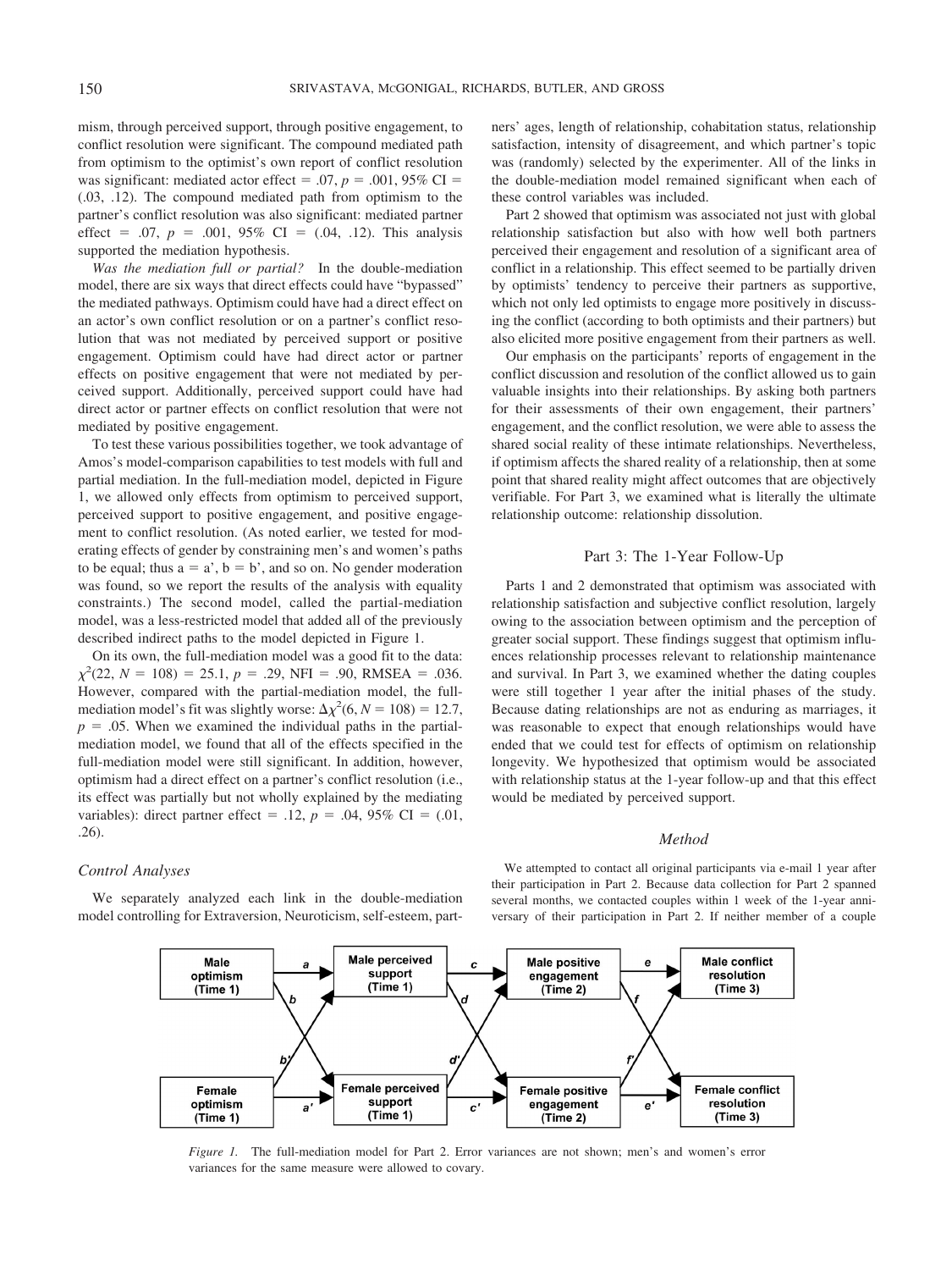responded within that week, we contacted them a second and third time, via e-mail and phone. Through this procedure, we were able to obtain relationship status information from at least one member of 101 (94%) of the couples. Analyses showed that members of responding couples and nonresponding couples did not differ significantly on measures of optimism or relationship satisfaction.

We asked all participants whether they were still in an exclusive dating relationship with their partner. Couples responding yes were coded as still together at 1 year (1), and couples reporting no were coded as having broken up (0). In the responding sample, 67 couples (66%) were still together at the 1-year follow-up, and 34 had broken up.

#### *Results and Discussion*

#### *Did Optimism Predict Relationship Status at 1 Year?*

We hypothesized that greater optimism would be associated with a higher probability of being together at a 1-year follow-up. To test this hypothesis, we performed a logistic regression with couple as the unit of analysis, using both male and female optimism to predict the couple's 1-year status. Greater male optimism predicted relationship survival,  $B = 0.03$ , Wald = 7.53,  $p = .006$ , but female optimism did not predict relationship survival, *B* 0.01, Wald  $= 0.48$ ,  $p = .49$ . To illustrate this effect, we split the couples into two groups according to the male optimism median and examined survival for each group. We found that 75% of couples with men at or above the median were still together at 1 year, contrasted with 54% of couples with men below the median.

## *Did Perceived Support Mediate the Effects of Optimism on Relationship Longevity?*

To evaluate whether perceived support mediated the effect of optimism on relationship longevity, we added male and female perceived support as predictors in the logistic regression model. In this second model, male perceived support was a significant predictor,  $B = .06$ , Wald = 6.21,  $p = .01$ , the effect of male optimism was reduced,  $B = .02$ , Wald = 3.28,  $p = .07$ , and female optimism and perceived support were not significant predictors ( $p_s > .75$ ). We evaluated the reduction in the effect of male optimism by computing a bootstrap confidence interval for the difference between the male optimism effect in the first and second models; the confidence interval did not include a null effect,  $95\%$  CI =  $(.001, ...)$ .024), consistent with mediation. The effects of men's optimism and perceived support remained significant when controlling for both partners' Extraversion, Neuroticism, and self-esteem.

Analyses controlling for relationship satisfaction were consistent with our main conclusions, though they yielded somewhat more complicated results. In a logistic regression in which men's and women's relationship satisfaction were the only predictors, there was a significant effect of men's relationship satisfaction,  $B = .04$ , Wald = 7.59,  $p = .006$ , but not of women's relationship satisfaction,  $B = -.01$ , Wald = 0.27,  $p = .61$ . In a regression that included both optimism and relationship satisfaction, there were significant effects both of men's optimism ( $p = .03$ ) and men's relationship satisfaction ( $p = .03$ ), indicating that men's relationship satisfaction did not account for the effect of men's optimism on longevity. When we ran the full mediational model with a control for relationship satisfaction, the results were in the generally expected direction but were not as clear as without the controls. In this analysis, neither men's nor women's relationship

satisfaction was a significant predictor of relationship longevity  $(ps > .42)$ . The effect of men's perceived support was in the expected direction but was not statistically significant ( $p = .10$ ). Given the sample size, it should perhaps not be surprising that in a model with six moderately intercorrelated predictors, the predicted effect was only marginally significant.

Part 3 showed that optimism is associated with an important social outcome: relationship survival. Intriguingly, this analysis showed a sex difference, with men's optimism being the important predictor; this was in contrast to the other analyses, which indicated that men's and women's optimism did not have different effects on perceived support, relationship satisfaction, or conflict resolution processes.

Why might male optimism play a more important role than female optimism in predicting relationship survival? One possible explanation has to do with the nature of men's and women's social support networks. A number of studies have suggested that men tend to rely more heavily on romantic partners for social support, whereas women tend to draw on a wider network of family and friends (e.g., Taylor et al., 2000; Voss, Markiewicz, & Doyle, 1999; Walen & Lachman, 2000). Thus, the tendency of male pessimists to perceive their partners as less supportive might be especially likely to produce shorter lived relationships, because for men, negative perceptions of their partners would implicate their entire support system and give them greater incentive to terminate the relationship.

#### General Discussion

In a longitudinal study of dating couples, we found that optimism was associated with better relationship outcomes in a number of domains. Part 1 found that optimists and their partners both experienced greater overall relationship satisfaction; Part 2 found that optimists and their partners saw themselves and each other as engaging more positively in the conflict and as reaching a better resolution; and Part 3 found that the relationships of male optimists lasted longer than the relationships of male pessimists. Furthermore, all of the relationship consequences of optimism were mediated by optimists' tendency to perceive their partners as supportive.

## *How Does Perceived Support Affect the Relational Environment?*

Why should optimism be an asset in close relationships? This study provided some insight into why optimism may lead to more satisfying and longer lasting relationships by identifying perceived support as a mediator. Perceived support was hypothesized to be an important relational mediator because it creates a more adaptive relational environment. We believe that perceived support probably helps relationships in a variety of ways. First, optimists' tendency to perceive their partners as supportive may act as a buffer against negative attributions. Relationships in which individuals attribute their partners' negative behaviors to global, stable, voluntary dispositions rather than narrow and temporary inclinations tend to be marked by lower relationship satisfaction and other maladaptive outcomes (Bradbury & Fincham, 1990). Optimists may attribute specific instances of unsupportive or ambiguous behavior to temporary and situationally limited states. Second, optimists' positive views of their partners may prevent or interrupt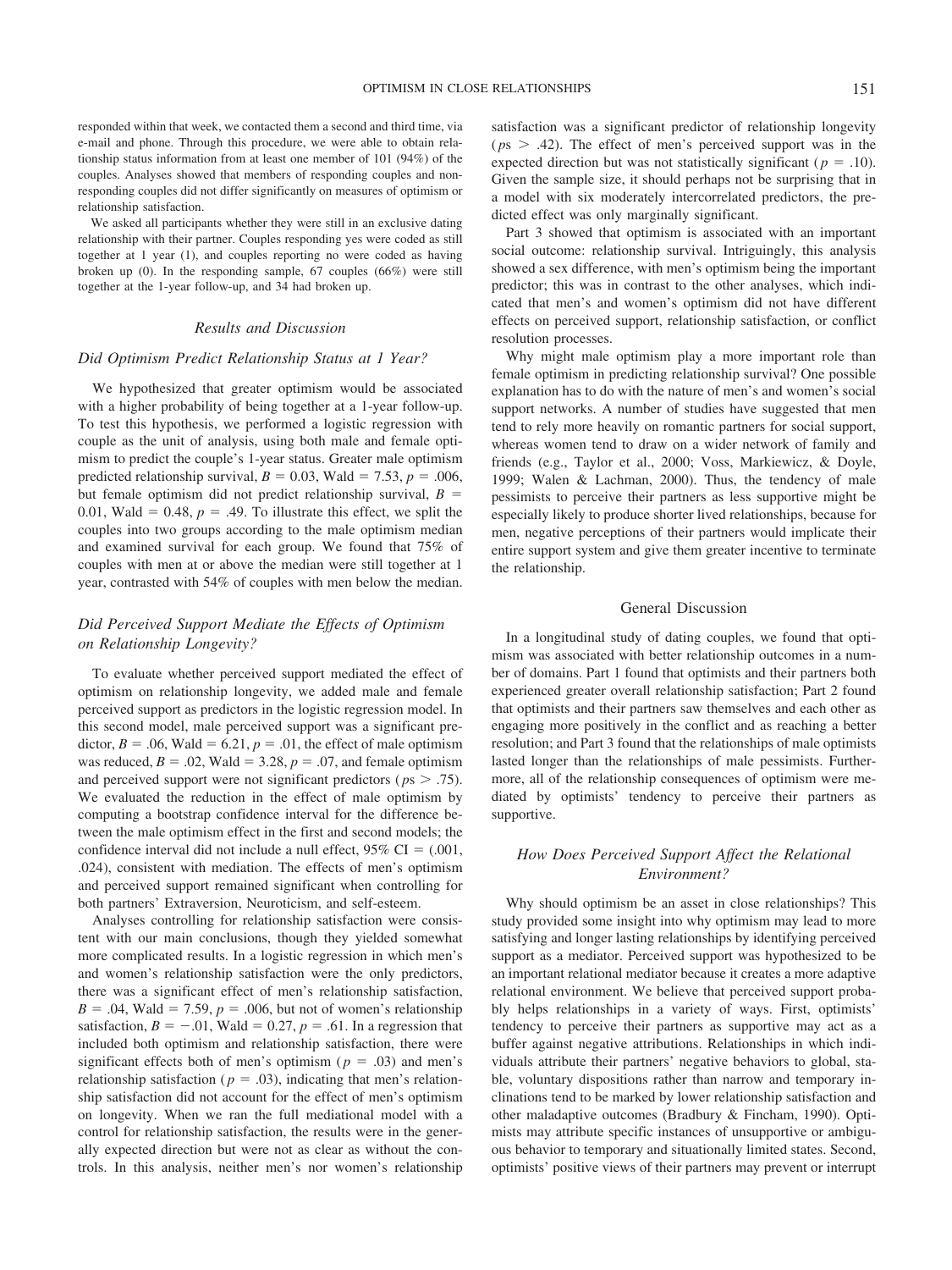cycles of negative reciprocity by refocusing optimists' attention on the constructive things that their partners do and say, instead of on their partners' negative affect (Gottman, 1998). Third, optimists may be better at acting as a "secure base" (Bowlby, 1988; Hazan & Shaver, 1987), providing their partners with a reliable source of support. As a result, optimists and their partners may be more satisfied because they feel that their relationship helps them pursue their personal goals (Brunstein et al., 1996; Kaplan & Maddux, 2002).

#### *Optimism, Shared Reality, and Positive Illusions*

Did optimists and their partners benefit from positive illusions (Taylor & Brown, 1988)? In conceptualizing this study, we have sidestepped questions about accuracy and bias, instead focusing on perceptions of support and on both partners' assessment of positive engagement and conflict resolution. Partners' beliefs and perceptions of themselves and each other define the shared reality of a relationship, a reality that is important independent of any objective analysis of accuracy (Gable et al., 2003). In support of the value of such an approach, Part 3 suggests that shared reality can have very real consequences for the long-term success of a relationship.

How might we apply a different perspective to our findings? Drawing on a positive illusions perspective, we could interpret the results in Part 1 as stemming from positive illusions that optimists hold about their relationships. In Part 2, we could conclude that such illusions drive optimists to practice and elicit "objectively" better conflict-related behavior; or alternatively, perhaps both partners share an illusion about how they handle conflict. We believe that the former interpretation is more compatible with other findings about positive illusions in close relationships (e.g., Murray & Holmes, 1997), though the present data cannot speak strongly to questions of illusion or accuracy.

Relatedly, perceived support may function as a self-fulfilling prophecy: By virtue of optimists' general tendency to see their partners as supportive, they may elicit actual support from their partners. That would explain why optimists report using social support as a coping strategy in general (Scheier, Carver, & Bridges, 1994) but not in response to specific, everyday stressors (Aspinwall & Taylor, 1992; Brissette et al., 2002): Optimists expect to receive support from others, but they do not directly ask for it.

#### *Limitations and Future Directions*

Throughout this article, we have adopted the perspective that optimism leads to perceived support, which leads to positive relationship outcomes. This was based in large part on theoretical considerations: We ordered the constructs from optimism, the most general and broad-based construct, to perceived support, which is more domain-specific but still fairly broad as an individual difference (Sarason et al., 1986), to outcomes relevant to a specific relationship (Part 1) or specific events within that relationship (Parts 2 and 3), which are the most contextual. There is also a temporal logic to the order of precedence: Optimism is a meaningful construct even for an individual who has no experience or beliefs about close relationships, and general perceptions of support can preexist specific experiences in relationships. In Part 2, this temporal ordering was reflected in the design of the study and

was strengthened by an analysis controlling for Time 1 levels of relationship satisfaction. In Part 3, relationship dissolution obviously is an outcome that temporally follows all other characteristics of the relationship.

The strengths of our naturalistic approach are balanced against the limitations of a nonexperimental design, however, and we acknowledge that this sequencing is not airtight. It could be argued, for example, that perceptions of support are a consequence, rather than a cause, of higher quality relationships (Metts, Geist, & Gray, 1994). From this perspective, individuals may form their perceptions of their partner's supportiveness based on some other aspect of the relationship. We partially addressed this concern by controlling for relationship satisfaction and other relationship characteristics in Part 2, but we cannot fully rule out the possibility that some other, unmeasured feature of the relationship acted as a third variable.

Our reliance on partners' reports about the conflict conversation in Part 2 might be regarded as a double-edged sword. As implied earlier, this approach gave us insight into the shared reality of the relationship, and the results showed that both self- and partner reports from both members of the couple led to the same conclusions about conversation processes. In fact, if an "objective" observer failed to corroborate the positive conversation processes evident in optimists' relationships, we might have cause to suspect the observer rather than the couple. Nevertheless, it would be interesting in future research to examine more objectively the specific processes that we believe are being promoted by optimists: adaptive attributions, interruption of cycles of negative reciprocity, and use of the relationship as a secure base. Such research would elucidate the mechanisms that link optimists' positive expectations to the fulfillment of these expectations.

#### References

Arbuckle, J. L. (1999). *Amos 4.0.* Chicago: SmallWaters Corporation.

- Aspinwall, L. G., & Taylor, S. E. (1992). Modeling cognitive adaptation: A longitudinal investigation of the impact of individual differences and coping on college adjustment and performance. *Journal of Personality and Social Psychology, 63,* 989 –1003.
- Baron, R. M., & Kenny, D. A. (1986). The moderator–mediator variable distinction in social psychological research: Conceptual, strategic and statistical considerations. *Journal of Personality and Social Psychology, 51,* 1173–1182.
- Barrera, M. Jr. (1986). Distinctions between social support concepts, measures, and models. *American Journal of Community Psychology, 14,* 413– 455.
- Belsher, G., & Costello, C. G. (1991). Do confidants of depressed women provide less social support than confidants of nondepressed women? *Journal of Abnormal Psychology, 100,* 516 –525.
- Bowlby, J. (1988). *A secure base: Parent– child attachment and healthy human development.* New York: Basic Books.
- Bradbury, T. N., & Fincham, F. D. (1990). Attributions in marriage: Review and critique. *Psychological Bulletin, 107,* 3–33.
- Brissette, I., Scheier, M. F., & Carver, C. S. (2002). The role of optimism in social network development, coping, and psychological adjustment during a life transition. *Journal of Personality and Social Psychology, 82,* 102–111.
- Brunstein, J. C., Dangelmayer, G., & Schultheiss, O. C. (1996). Personal goals and social support in close relationships: Effects on relationship mood and marital satisfaction. *Journal of Personality and Social Psychology, 71,* 1006 –1019.
- Carstensen, L. L., Gottman, J. M., & Levenson, R. W. (1995). Emotional behavior in long-term marriage. *Psychology and Aging, 10,* 140–149.